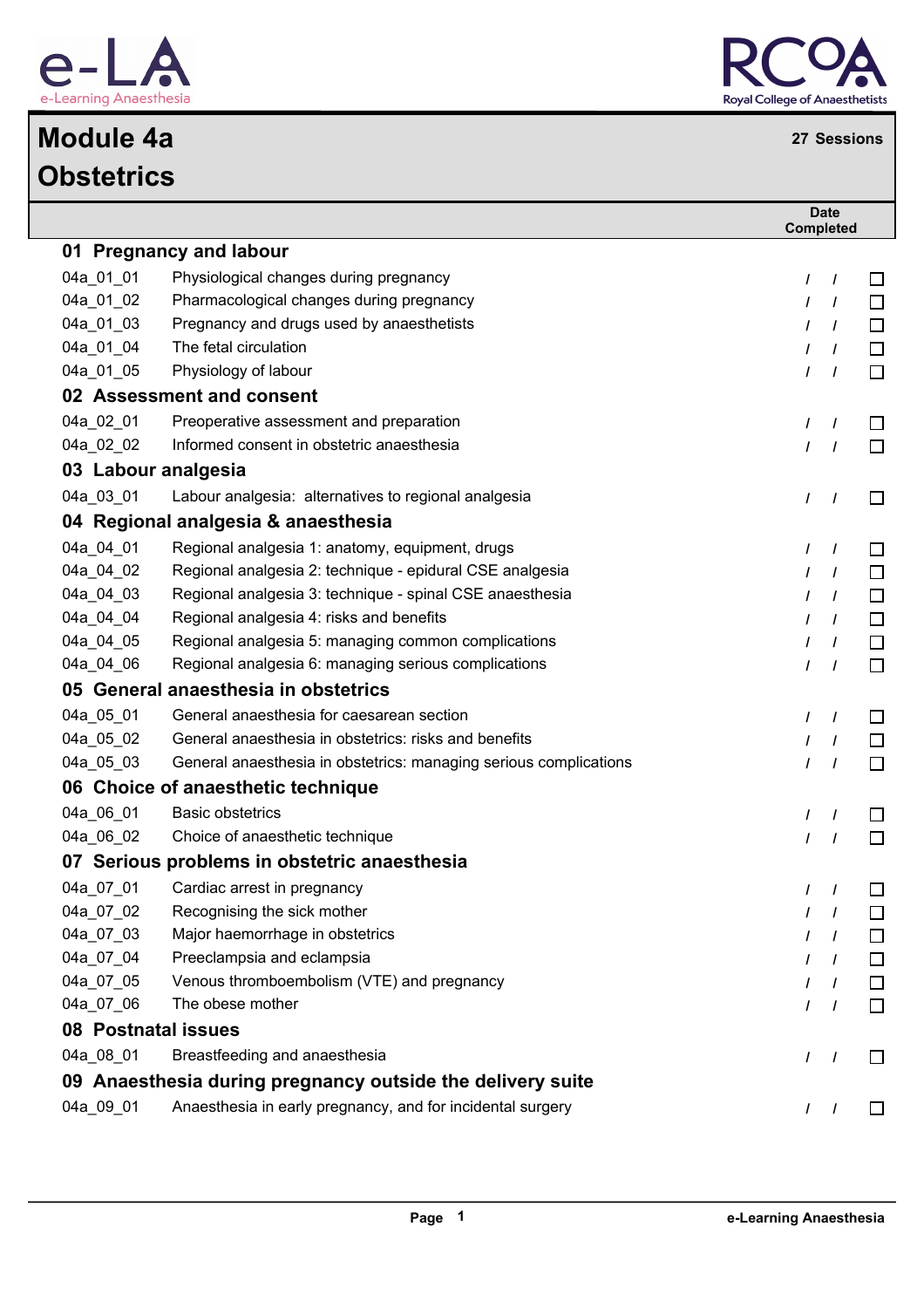

## **Paediatrics Module 4b <sup>70</sup> Sessions**

|           |                                                                                         | <b>Date</b><br><b>Completed</b> |          |        |
|-----------|-----------------------------------------------------------------------------------------|---------------------------------|----------|--------|
|           | 01 Developmental anatomy                                                                |                                 |          |        |
| 04b_01_01 | Developmental anatomy                                                                   | I                               | $\prime$ | $\Box$ |
|           | 02 Developmental physiology                                                             |                                 |          |        |
| 04b_02_01 | Adaptation to extrauterine life                                                         | I                               | $\prime$ | $\Box$ |
| 04b_02_02 | Changes in major organs, blood and biochemistry                                         | I                               | $\prime$ | $\Box$ |
| 04b_02_03 | Development of the pain system                                                          | I                               | $\prime$ | $\Box$ |
| 04b_02_04 | Development of the neuromuscular system                                                 | I                               | $\prime$ | $\Box$ |
|           | 03 Developmental pharmacology                                                           |                                 |          |        |
| 04b_03_01 | Body composition and growth                                                             | I                               | $\prime$ | □      |
| 04b_03_02 | Pharmacokinetic, pharmacodynamic and pharmacogenomic differences between                |                                 | $\prime$ | $\Box$ |
| 04b_03_03 | Volatile agents                                                                         | I                               | $\prime$ | $\Box$ |
| 04b_03_04 | Intravenous agents                                                                      | I                               | $\prime$ | $\Box$ |
| 04b_03_05 | Neuromuscular blocking drugs                                                            | I                               | $\prime$ | $\Box$ |
| 04b_03_06 | Local anaesthetics                                                                      | I                               | $\prime$ | $\Box$ |
| 04b_03_07 | <b>Opioids in Paediatrics</b>                                                           | I                               | $\prime$ | $\Box$ |
| 04b_03_08 | NSAIDs & paracetamol                                                                    | I                               | $\prime$ | $\Box$ |
|           | 04 Paediatric Resuscitation                                                             |                                 |          |        |
| 04b_04_01 | Paediatric & Neonatal Basic Life Support                                                | I                               | $\prime$ | □      |
| 04b_04_02 | Advanced paediatric life support                                                        | T                               | $\prime$ | □      |
|           | 05 Stabilisation of the Sick or Injured Child                                           |                                 |          |        |
| 04b_05_01 | Head injury                                                                             | $\prime$                        | $\prime$ | □      |
| 04b_05_02 | Multiply injured child                                                                  | I                               | $\prime$ | $\Box$ |
| 04b_05_03 | <b>Burns</b>                                                                            |                                 | $\prime$ | □      |
| 04b_05_04 | Fractured femur                                                                         |                                 | $\prime$ | $\Box$ |
| 04b_05_05 | Paediatric septic shock                                                                 | I                               | $\prime$ | $\Box$ |
| 04b_05_06 | Managing paediatric laryngospasm                                                        | I                               | $\prime$ | $\Box$ |
|           | 06 Safeguarding children                                                                |                                 |          |        |
| 04b_06_01 | Local procedures, RCPCH/RCoA/APA guidelines                                             | I                               | $\prime$ | ப      |
| 04b_06_02 | Safeguarding children - local procedures                                                | $\prime$                        | $\prime$ | $\Box$ |
|           | 07 Preparation for anaesthesia                                                          |                                 |          |        |
| 04b_07_01 | Managing children's perioperative anxiety - psychological issues and Interventions Part |                                 | $\prime$ | □      |
| 04b_07_02 | Managing children's perioperative anxiety - psychological issues and Interventions Part |                                 | $\prime$ | $\Box$ |
| 04b_07_03 | Preoperative assessment of the child patient                                            |                                 | $\prime$ | $\Box$ |
| 04b_07_04 | Premedication including topical local anaesthesia                                       |                                 | $\prime$ | $\Box$ |
|           | 08 Paediatric Equipment                                                                 |                                 |          |        |
| 04b_08_01 | Breathing systems, filters & humidification                                             | I                               | $\prime$ | ப      |
| 04b_08_02 | Airway devices, tracheal tubes & sizes                                                  |                                 |          | □      |
| 04b_08_03 | Intravenous and intraosseous equipment                                                  |                                 | $\prime$ | $\Box$ |
|           |                                                                                         |                                 |          |        |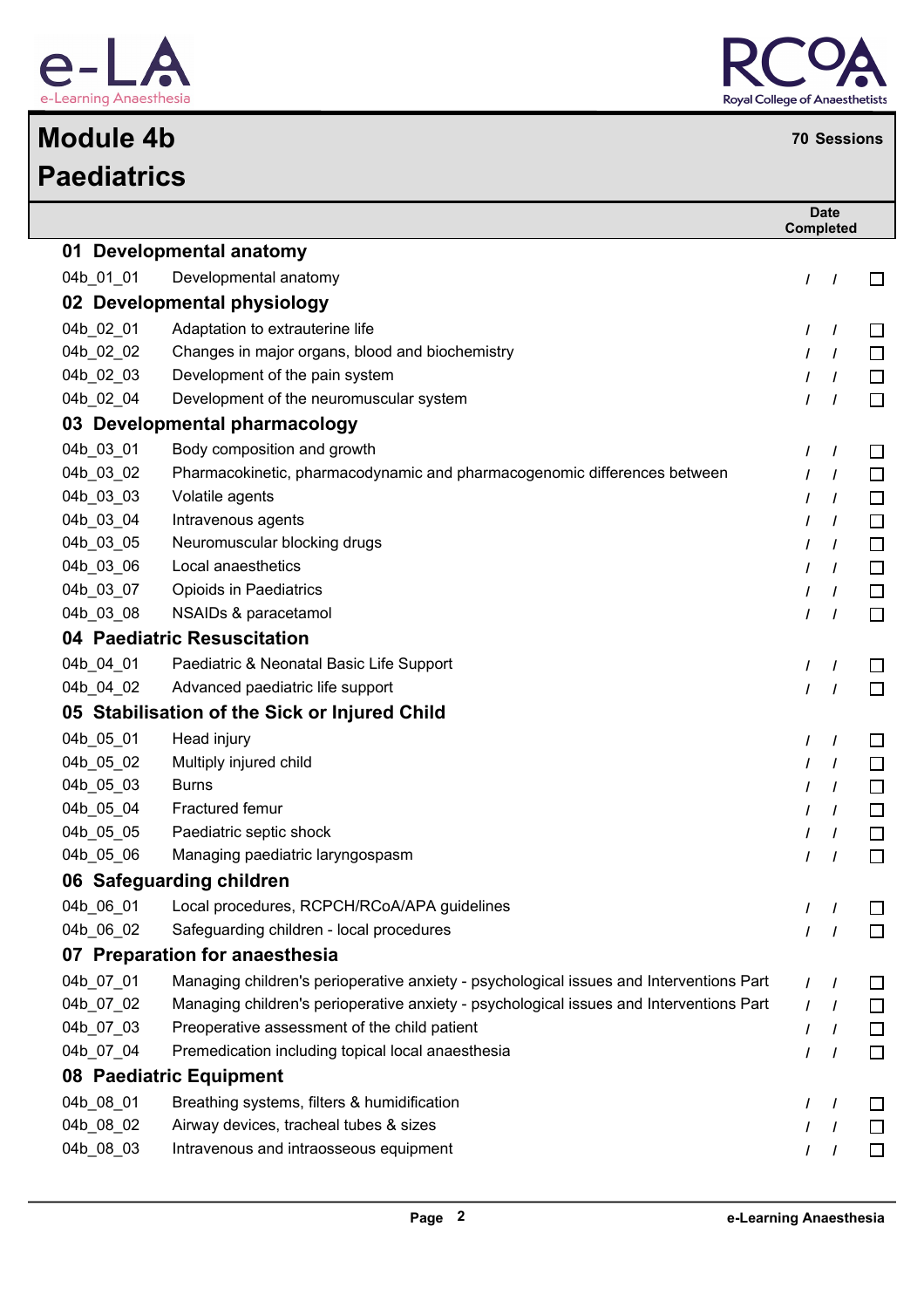



|              | 09 Induction of anaesthesia                                                                                  |          |                |        |
|--------------|--------------------------------------------------------------------------------------------------------------|----------|----------------|--------|
| 04b_09_01    | Inhalational induction                                                                                       | $\prime$ | $\prime$       | $\Box$ |
| 04b_09_02    | Intravenous induction                                                                                        | $\prime$ | $\overline{1}$ | $\Box$ |
|              | 10 Maintenance of anaesthesia                                                                                |          |                |        |
| 04b_10_01    | Spontaneous ventilation techniques                                                                           | $\prime$ | I              | □      |
| 04b_10_02    | Controlled ventilation techniques                                                                            | $\prime$ | $\prime$       | □      |
| 04b_10_03    | TIVA principles in children                                                                                  | $\prime$ | $\prime$       | $\Box$ |
| 04b_10_04    | Recognition and treatment of malignant hyperthermia                                                          | $\prime$ | $\prime$       | $\Box$ |
| 11 Analgesia |                                                                                                              |          |                |        |
| 04b_11_01    | Paediatric caudal block                                                                                      | $\prime$ | T              | $\Box$ |
| 04b_11_02    | Penile block                                                                                                 | $\prime$ | $\prime$       | □      |
| 04b_11_03    | Inguinal block                                                                                               | $\prime$ | $\prime$       | $\Box$ |
| 04b_11_04    | Femoral, 3-in-1, fascia iliaca blocks                                                                        | $\prime$ | $\prime$       | □      |
| 04b_11_05    | Ring blocks, metacarpal and metatarsal blocks                                                                | $\prime$ | $\prime$       | $\Box$ |
| 04b_11_06    | Infraorbital & Posterior auricular block nerve blocks                                                        | $\prime$ | $\prime$       | $\Box$ |
| 04b_11_07    | Safety and treatment of LA toxicity in children                                                              | $\prime$ | $\prime$       | $\Box$ |
| 04b_11_08    | Opioids: titration to analgesia                                                                              | $\prime$ | $\prime$       | □      |
| 04b_11_09    | Opioids: morphine Infusions, PCA and NCA in children                                                         | $\prime$ | $\prime$       | $\Box$ |
| 04b_11_10    | Opioids: monitoring, safety and adverse effects                                                              | $\prime$ | $\prime$       | □      |
| 04b_11_11    | The pharmacology of NSAIDs in children                                                                       | $\prime$ | $\prime$       | $\Box$ |
| 04b_11_12    | Paracetamol (acetaminophen) in children                                                                      | $\prime$ | $\prime$       | □      |
|              | 12 Fluid & electrolyte management                                                                            |          |                |        |
| 04b_12_01    | Calculations, corrections and maintenance 1                                                                  | $\prime$ | $\prime$       | $\Box$ |
| 04b_12_02    | Calculations, corrections and maintenance 2                                                                  | $\prime$ | $\prime$       | $\Box$ |
| 04b_12_03    | Maintenance fluids in the perioperative period                                                               | $\prime$ | $\prime$       | $\Box$ |
| 04b_12_04    | Monitoring and titration of fluid therapy                                                                    | I        | $\prime$       | $\Box$ |
| 04b_12_05    | Blood and blood product therapy in children                                                                  | $\prime$ | $\prime$       | $\Box$ |
|              | 13 Anaesthesia for children age >5y                                                                          |          |                |        |
| 04b 13 01    | Herniotomy, orchidopexy, torsion of the testis                                                               |          |                |        |
| 04b_13_02    | Circumcision                                                                                                 |          | $1 \quad 1$    | ⊔      |
| 04b_13_03    | Appendicectomy & laparotomy                                                                                  | I        | $\prime$       | ப      |
| 04b_13_04    | Removal of foreign body                                                                                      |          | $\prime$       | $\Box$ |
| 04b_13_05    | Myringotomy & grommets                                                                                       |          | $\prime$       | $\Box$ |
| 04b_13_06    |                                                                                                              |          | $\prime$       | $\Box$ |
|              | Adenotonsillectomy & the bleeding tonsil                                                                     |          | $\prime$       | $\Box$ |
| 04b_13_07    | Eyelid laceration repair, tear duct probing and examination under anaesthetic (EUA)<br>Strabismus correction |          | $\prime$       | $\Box$ |
| 04b_13_08    |                                                                                                              |          | $\prime$       | $\Box$ |
| 04b_13_09    | Forearm fracture                                                                                             |          | $\prime$       | $\Box$ |
| 04b_13_10    | Fractured femur                                                                                              |          | $\prime$       | $\Box$ |
| 04b_13_11    | Burns debridement & dressing                                                                                 |          | $\prime$       | $\Box$ |
| 04b_13_12    | Derotation osteotomy                                                                                         |          | $\overline{1}$ | $\Box$ |
| 04b_13_13    | Anaesthesia for a child with cerebral palsy                                                                  |          | $\prime$       | $\Box$ |
| 04b_13_14    | Upper and lower GI endoscopy                                                                                 | $\prime$ | $\overline{1}$ | $\Box$ |
|              | 14 Postoperative care                                                                                        |          |                |        |
| 04b_14_01    | Recovery from anaesthesia & discharge criteria                                                               | T        | $\prime$       |        |
| 04b_14_02    | Postoperative analgesia: day cases and In-patients                                                           |          | $\prime$       | □      |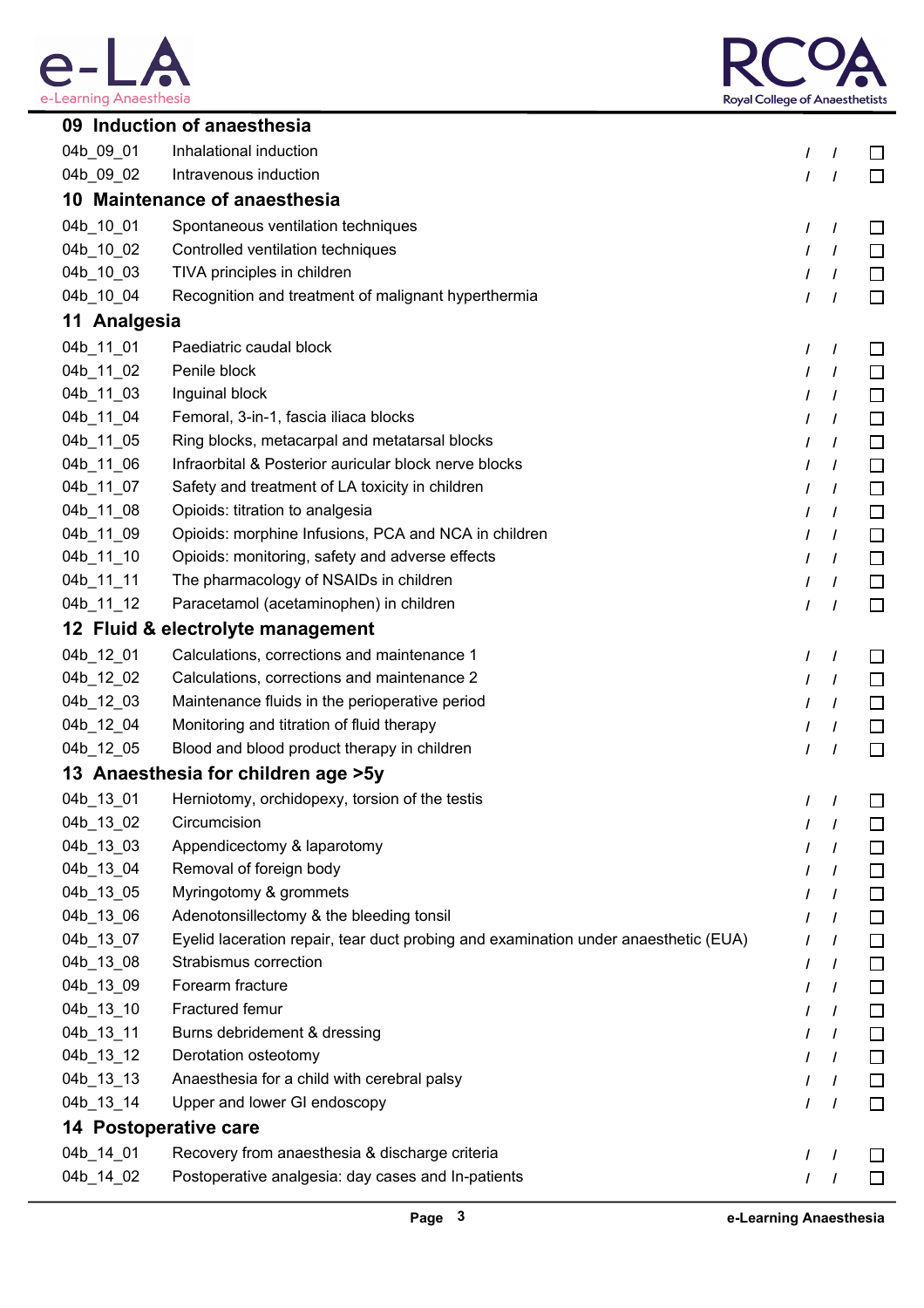

04b\_14\_03 Postoperative fluid management and antiemetic therapy **/ /**